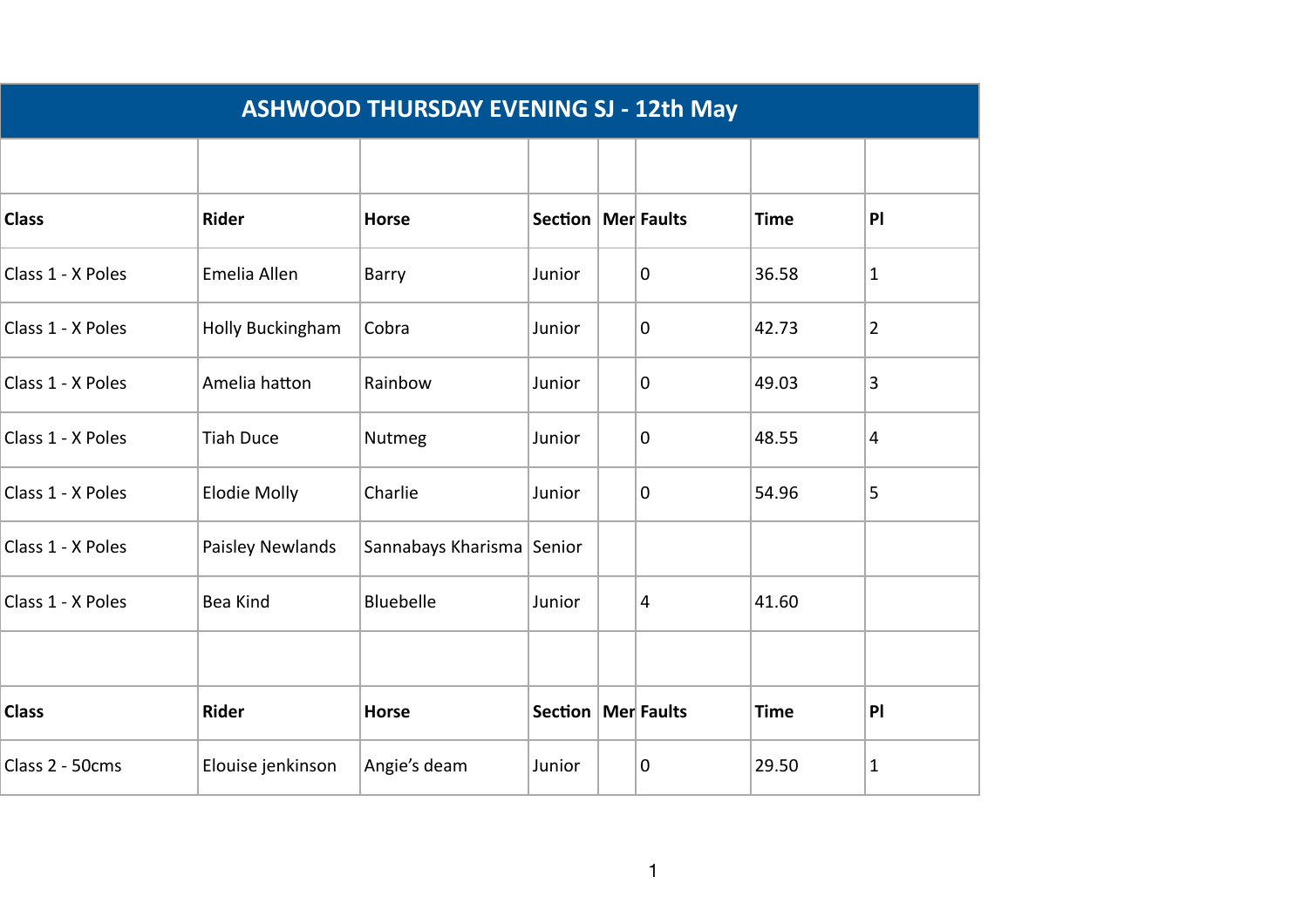| Class 2 - 50cms | Emelia Allen         | Barry                      | Junior               |   | $\pmb{0}$      | 32.35       | $\overline{2}$ |
|-----------------|----------------------|----------------------------|----------------------|---|----------------|-------------|----------------|
| Class 2 - 50cms | Holly Buckingham     | Cobra                      | Junior               |   | 0              | 43.55       | 3              |
| Class 2 - 50cms | <b>Bea Kind</b>      | <b>Bluebelle</b>           | Junior               |   | 4              | 31.54       | $\overline{a}$ |
| Class 2 - 50cms | Ruth Minton          | Margo                      | Senior               |   | $\overline{a}$ | 37.94       | 5              |
| Class 2 - 50cms | Camilla Hardie       | Ludo                       | Senior               |   | 4              | 40.43       | 6              |
| Class 2 - 50cms | Zoe Owen             | Alfie                      | Senior               | Υ | 8              | 73.84       |                |
| Class 2 - 50cms | <b>Tiarna Sumner</b> | Sally                      | Junior               |   | E              |             |                |
| Class 2 - 50cms | Skye Harris          | <b>Kizzy</b>               | Junior               |   | 8              |             |                |
|                 |                      |                            |                      |   |                |             |                |
| <b>Class</b>    | <b>Rider</b>         | <b>Horse</b>               | Section   Mer Faults |   |                | <b>Time</b> | PI             |
| Class 3 - 60cms | <b>Keely Fellows</b> | Bethalls house onyx Senior |                      |   |                |             |                |
| Class 3 - 60cms | <b>Ruth Minton</b>   | Margo                      | Senior               | Υ | 4              | 35.61       | $\overline{2}$ |
| Class 3 - 60cms | Elouise jenkinson    | Angie's dream              | Junior               |   |                |             |                |
|                 |                      |                            |                      |   |                |             |                |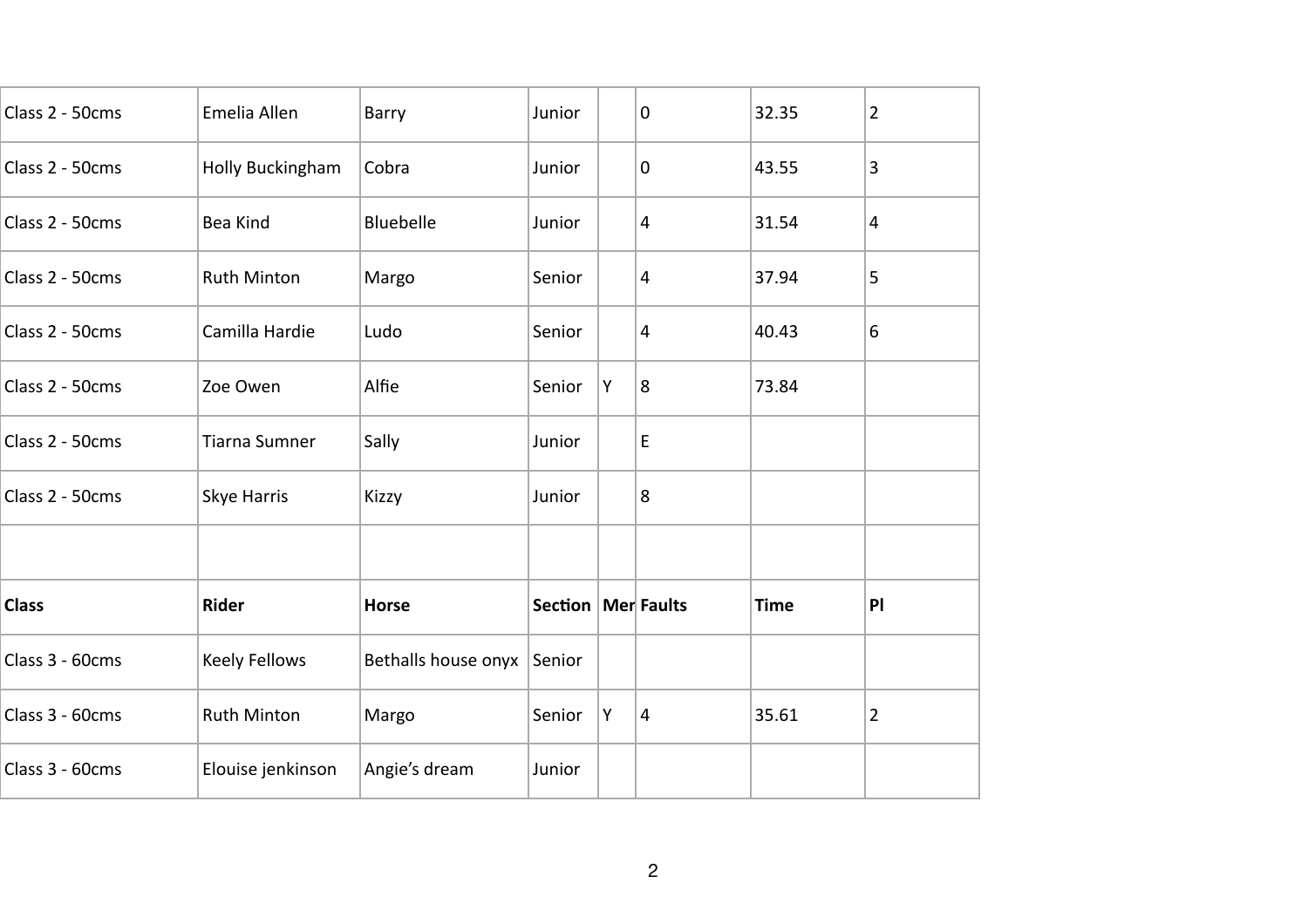| <b>Class</b>    | Rider                                  | <b>Horse</b>    | Section              | Mer Faults | <b>Time</b> | PI |
|-----------------|----------------------------------------|-----------------|----------------------|------------|-------------|----|
|                 |                                        |                 |                      |            |             |    |
| Class 4 - 70cms | Sam                                    | Olly            | Senior               |            |             |    |
| Class 4 - 70cms | Dan Russell                            | Penny           | Senior               |            |             |    |
| Class 4 - 70cms | Jessica Richards                       | Devil's Diamond | Senior               |            |             |    |
| Class 4 - 70cms | Josephine Pritchard   Riverside Maisie |                 | Junior               |            |             |    |
| Class 4 - 70cms | Mollierae wintle                       | Polly           | Junior               |            |             |    |
| Class 4 - 70cms | <b>Beth Muscutt</b>                    | Brucky's Pride  | Senior               |            |             |    |
| <b>Class</b>    | Rider                                  | <b>Horse</b>    | Section   Mer Faults |            | <b>Time</b> | P  |
|                 |                                        |                 |                      |            |             |    |
| Class 3 - 60cms | Dan Russell                            | Penny           | Senior               |            |             |    |
| Class 3 - 60cms | Jessica Richards                       | Devil's Diamond | Senior               |            |             |    |
| Class 3 - 60cms | <b>Tiarna Sumner</b>                   | Sally           | Junior               |            |             |    |
|                 |                                        |                 |                      |            |             |    |